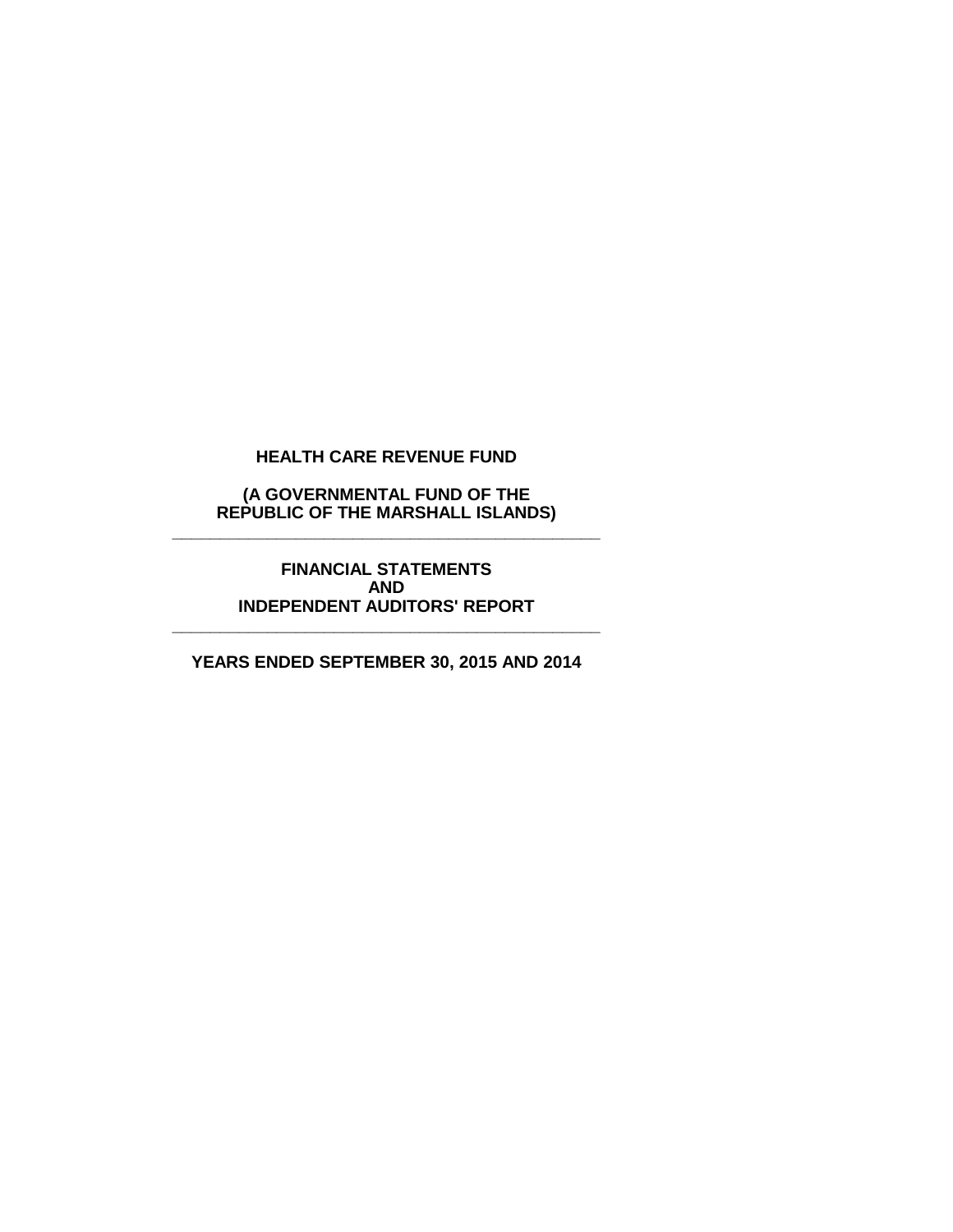# Years Ended September 30, 2015 and 2014 Table of Contents

|     |                                                                                                                                                                                                                                    | Page No.    |
|-----|------------------------------------------------------------------------------------------------------------------------------------------------------------------------------------------------------------------------------------|-------------|
| I.  | INDEPENDENT AUDITORS' REPORT                                                                                                                                                                                                       |             |
| II. | <b>FINANCIAL STATEMENTS:</b><br><b>Balance Sheets</b><br>Statements of Revenues, Expenditures and Changes in Fund Balance<br><b>Notes to Financial Statements</b>                                                                  | 3<br>4<br>5 |
| Ш.  | INDEPENDENT AUDITORS' REPORT ON COMPLIANCE WITH<br>LAWS AND REGULATIONS                                                                                                                                                            |             |
|     | Independent Auditors' Report on Internal Control Over Financial<br>Reporting and on Compliance and Other Matters Based on an<br>Audit of Financial Statements Performed in Accordance with<br><b>Government Auditing Standards</b> | 11          |
|     | Schedule of Findings and Responses                                                                                                                                                                                                 | 13          |
|     |                                                                                                                                                                                                                                    |             |
|     | Unresolved Prior Year Findings                                                                                                                                                                                                     | 18          |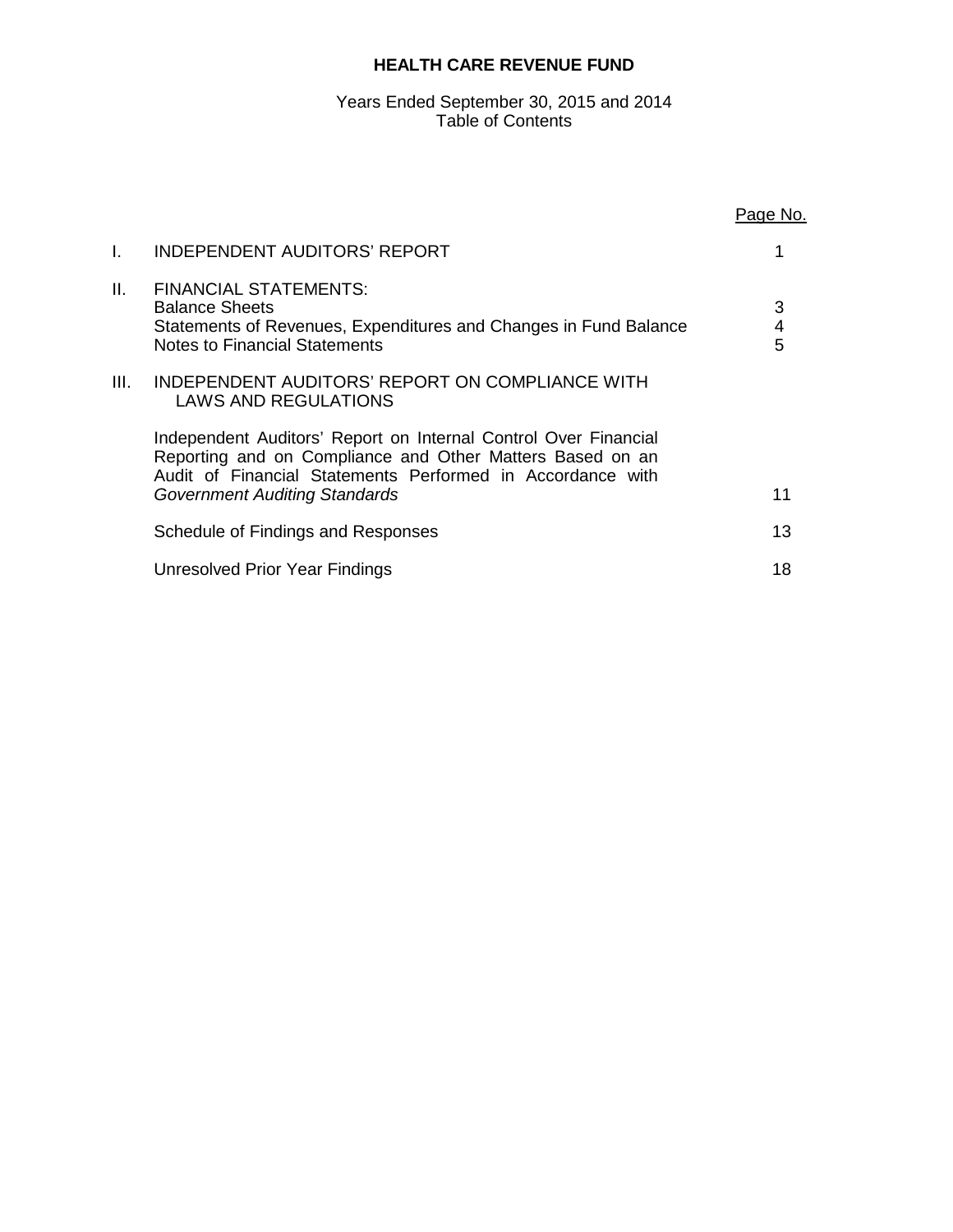

Deloitte & Touche LLP 361 South Marine Corps Drive Tamuning, GU 96913-3973 USA

Tel: (671)646-3884 Fax: (671)649-4932 www.deloitte.com

# **INDEPENDENT AUDITORS' REPORT**

Honorable Kalani Kaneko Minister of Health Republic of the Marshall Islands:

### **Report on the Financial Statements**

We have audited the accompanying financial statements of the Health Care Revenue Fund, a governmental fund of the Republic of the Marshall Islands, which comprise the balance sheets as of September 30, 2015 and 2014, and the related statements of revenues, expenditures, and changes in fund balance for the years then ended, and the related notes to the financial statements.

### *Management's Responsibility for the Financial Statements*

Management is responsible for the preparation and fair presentation of these financial statements in accordance with accounting principles generally accepted in the United States of America; this includes the design, implementation, and maintenance of internal control relevant to the preparation and fair presentation of financial statements that are free from material misstatement, whether due to fraud or error.

#### *Auditors' Responsibility*

Our responsibility is to express an opinion on these financial statements based on our audits. We conducted our audits in accordance with auditing standards generally accepted in the United States of America and the standards applicable to financial audits contained in *Government Auditing Standards*, issued by the Comptroller General of the United States. Those standards require that we plan and perform the audit to obtain reasonable assurance about whether the financial statements are free from material misstatement.

An audit involves performing procedures to obtain audit evidence about the amounts and disclosures in the financial statements. The procedures selected depend on the auditor's judgment, including the assessment of the risks of material misstatement of the financial statements, whether due to fraud or error. In making those risk assessments, the auditor considers internal control relevant to the entity's preparation and fair presentation of the financial statements in order to design audit procedures that are appropriate in the circumstances, but not for the purpose of expressing an opinion on the effectiveness of the entity's internal control. Accordingly, we express no such opinion. An audit also includes evaluating the appropriateness of accounting policies used and the reasonableness of significant accounting estimates made by management, as well as evaluating the overall presentation of the financial statements.

We believe that the audit evidence we have obtained is sufficient and appropriate to provide a basis for our audit opinion.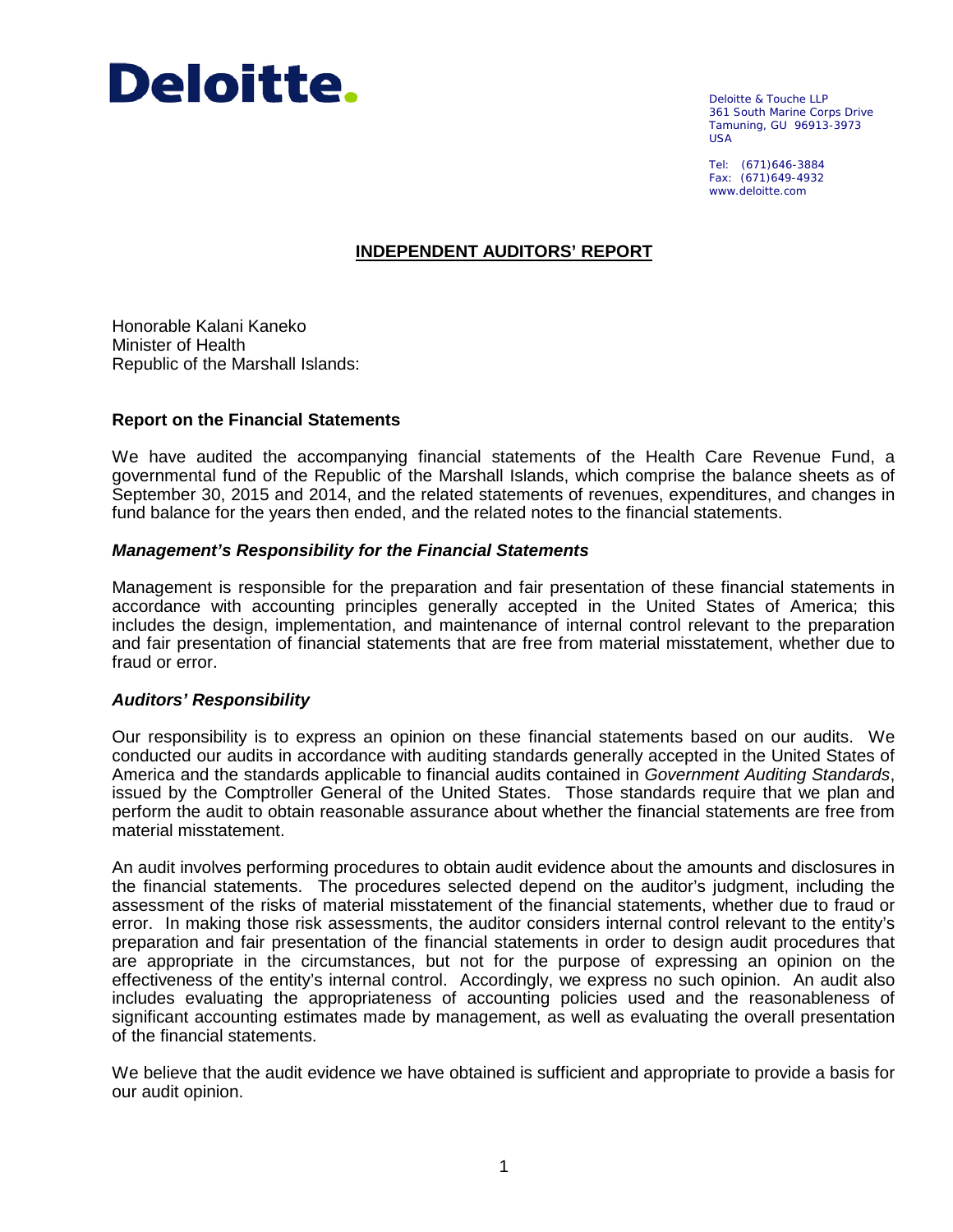# *Opinion*

In our opinion, the financial statements referred to above present fairly, in all material respects, the financial position of the Health Care Revenue Fund as of September 30, 2015 and 2014, and the results of its operations for the years then ended in accordance with accounting principles generally accepted in the United States of America.

# *Emphasis of Matter - Reporting Entity*

As discussed in Note 1 to the financial statements, the financial statements referred to above present only the Health Care Revenue Fund and are not intended to present fairly the financial position and results of operations of the Republic of the Marshall Islands in conformity with accounting principles generally accepted in the United States of America. Our opinion is not modified with respect to this matter.

# **Other Reporting Required by** *Government Auditing Standards*

In accordance with *Government Auditing Standards*, we have also issued our report dated July 15, 2016, on our consideration of the Health Care Revenue Fund's internal control over financial reporting and on our tests of its compliance with certain provisions of laws, regulations, contracts, and grant agreements and other matters. The purpose of that report is to describe the scope of our testing of internal control over financial reporting and compliance and the results of that testing, and not to provide an opinion on internal control over financing reporting or on compliance. That report is an integral part of an audit performed in accordance with *Government Auditing Standards* in considering the Health Care Revenue Fund's internal control over financial reporting and compliance.

lette Harlett

July 15, 2016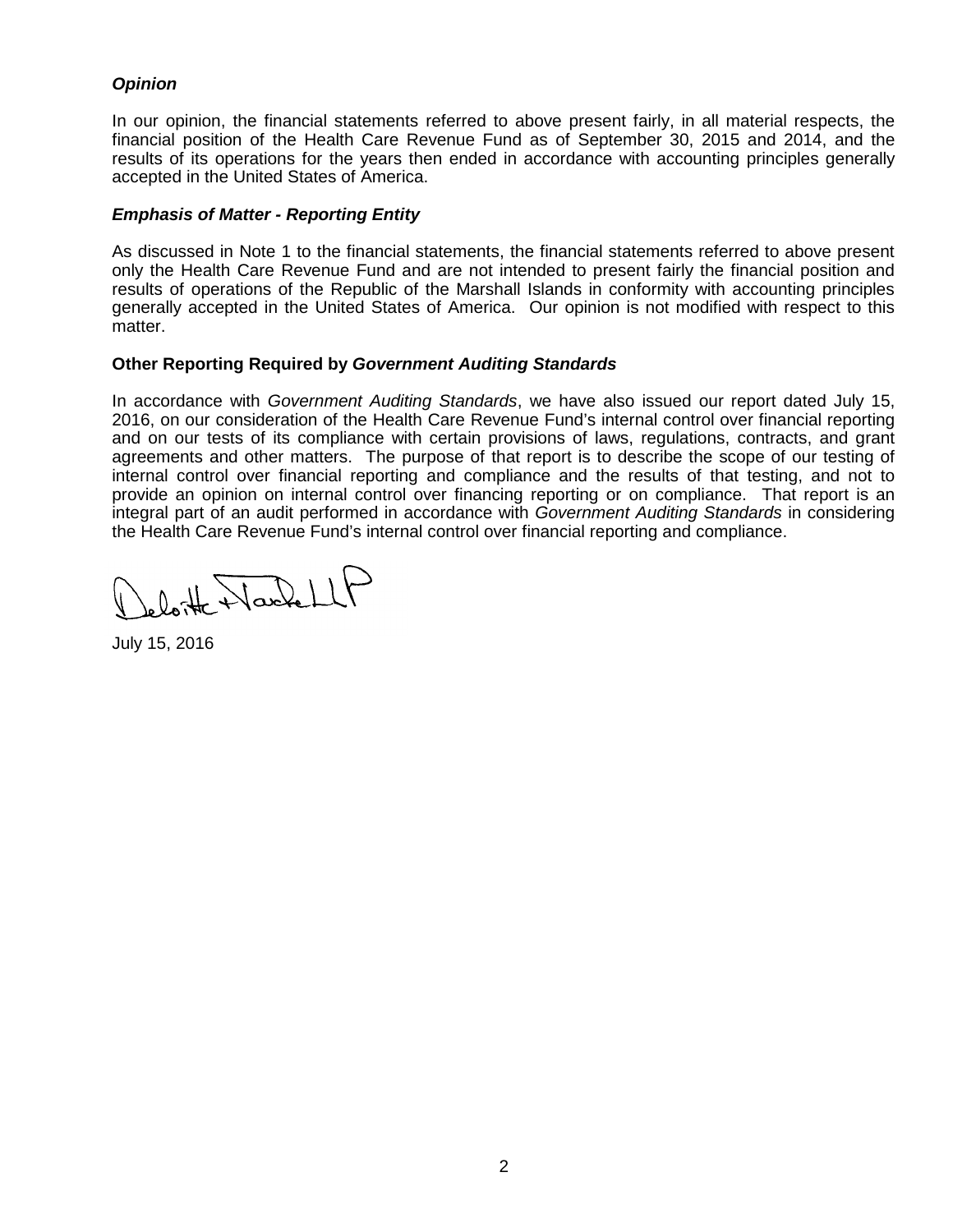# Balance Sheets September 30, 2015 and 2014

|                                                 | 2015            | 2014            |
|-------------------------------------------------|-----------------|-----------------|
| <b>ASSETS</b>                                   |                 |                 |
| Cash                                            | \$<br>1,689,850 | \$<br>3,722,067 |
| Receivables:                                    |                 |                 |
| Patients                                        | 5,859,027       | 5,785,422       |
| <b>Affiliates</b>                               | 4,117,440       | 1,695,931       |
| Employees                                       | 51,091          | 20,525          |
| Other                                           | 11,078          | 36,402          |
|                                                 | 10,038,636      | 7,538,280       |
| Less allowance for doubtful accounts            | (5,859,027)     | (5,785,422)     |
|                                                 | 4,179,609       | 1,752,858       |
| Prepayment                                      | 84,550          | 19,720          |
|                                                 | \$<br>5,954,009 | 5,494,645<br>\$ |
| <b>LIABILITIES AND FUND BALANCE</b>             |                 |                 |
| Liabilities:                                    |                 |                 |
| Accounts payable                                | \$<br>342,366   | \$<br>258,706   |
| Other liabilities and accruals                  | 67,258          | 87,408          |
| Payable to affiliates                           | 15,320          | 47,776          |
| <b>Total liabilities</b>                        | 424,944         | 393,890         |
| Contingency                                     |                 |                 |
| Fund balance:                                   |                 |                 |
| Non-spendable:                                  |                 |                 |
| Inventory and prepaid amounts<br>Committed for: | 84,550          | 19,720          |
| <b>Health services</b>                          | 5,444,515       | 5,081,035       |
| <b>Total fund balance</b>                       | 5,529,065       | 5,100,755       |
| Total liabilities and fund balance              | \$<br>5,954,009 | 5,494,645<br>\$ |
|                                                 |                 |                 |

See accompanying notes to financial statements.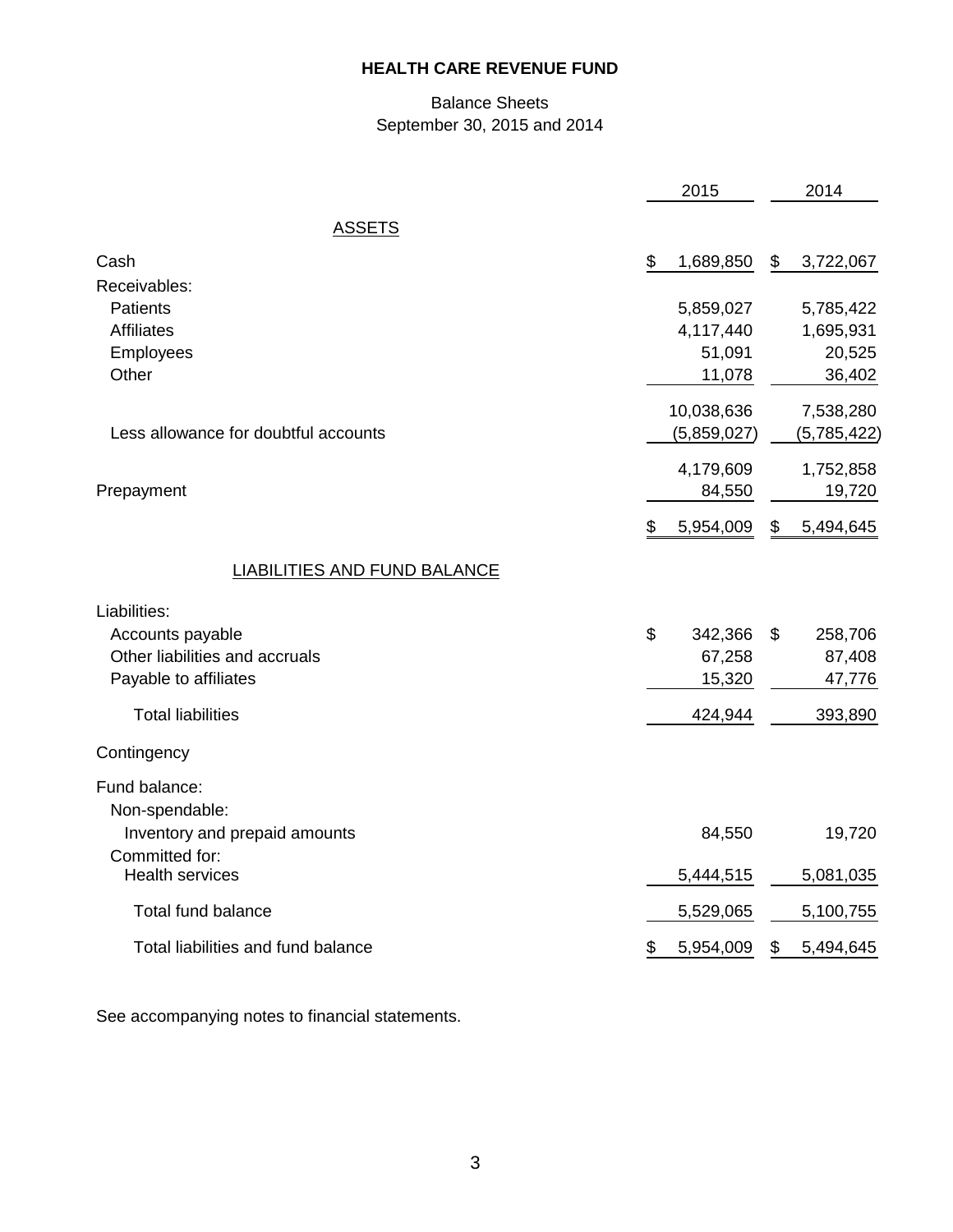# Statements of Revenues, Expenditures, and Changes in Fund Balance September 30, 2015 and 2014

|                                               | 2015            | 2014          |
|-----------------------------------------------|-----------------|---------------|
| Revenues:                                     |                 |               |
| Hospital charges                              | \$<br>396,763   | \$<br>351,818 |
| Grants                                        | 386,951         | 285,637       |
| Other                                         | 13,562          | 21,333        |
| <b>Total revenues</b>                         | 797,276         | 658,788       |
| Expenditures:                                 |                 |               |
| Pharmaceutical                                | 1,680,053       | 1,122,144     |
| <b>Medical supplies</b>                       | 1,437,035       | 636,944       |
| Hospital equipment                            | 252,981         | 122,634       |
| <b>Grants and subsidies</b>                   | 44,051          | 62,287        |
| Professional and consulting fees              | 42,316          | 54,795        |
| Freight and delivery<br>Administrative:       | 6,150           | 7,635         |
| Salaries and wages                            | 203,270         | 220,676       |
| Travel                                        | 63,975          | 95,022        |
| Training                                      | 56,932          | 72,841        |
| Bad debt                                      | 1,004           | 27,676        |
| <b>Supplies</b>                               | 5,345           | 15,433        |
| Office equipment                              | 14,664          | 12,647        |
| Communications                                | 2,966           | 600           |
| Other administrative costs                    | 55,434          | 55,346        |
| <b>Total expenditures</b>                     | 3,866,176       | 2,506,680     |
| Deficiency of revenues under expenditures     | (3,068,900)     | (1, 847, 892) |
| Other financing sources (uses):               |                 |               |
| Contributions from RepMar's Health Fund       | 3,497,210       | 3,517,500     |
| <b>Contributions to RepMar's General Fund</b> |                 | (29,854)      |
| Total other financing sources (uses), net     | 3,497,210       | 3,487,646     |
| Net change in fund balance                    | 428,310         | 1,639,754     |
| Fund balance at beginning of year             | 5,100,755       | 3,461,001     |
| Fund balance at end of year                   | \$<br>5,529,065 | 5,100,755     |

See accompanying notes to financial statements.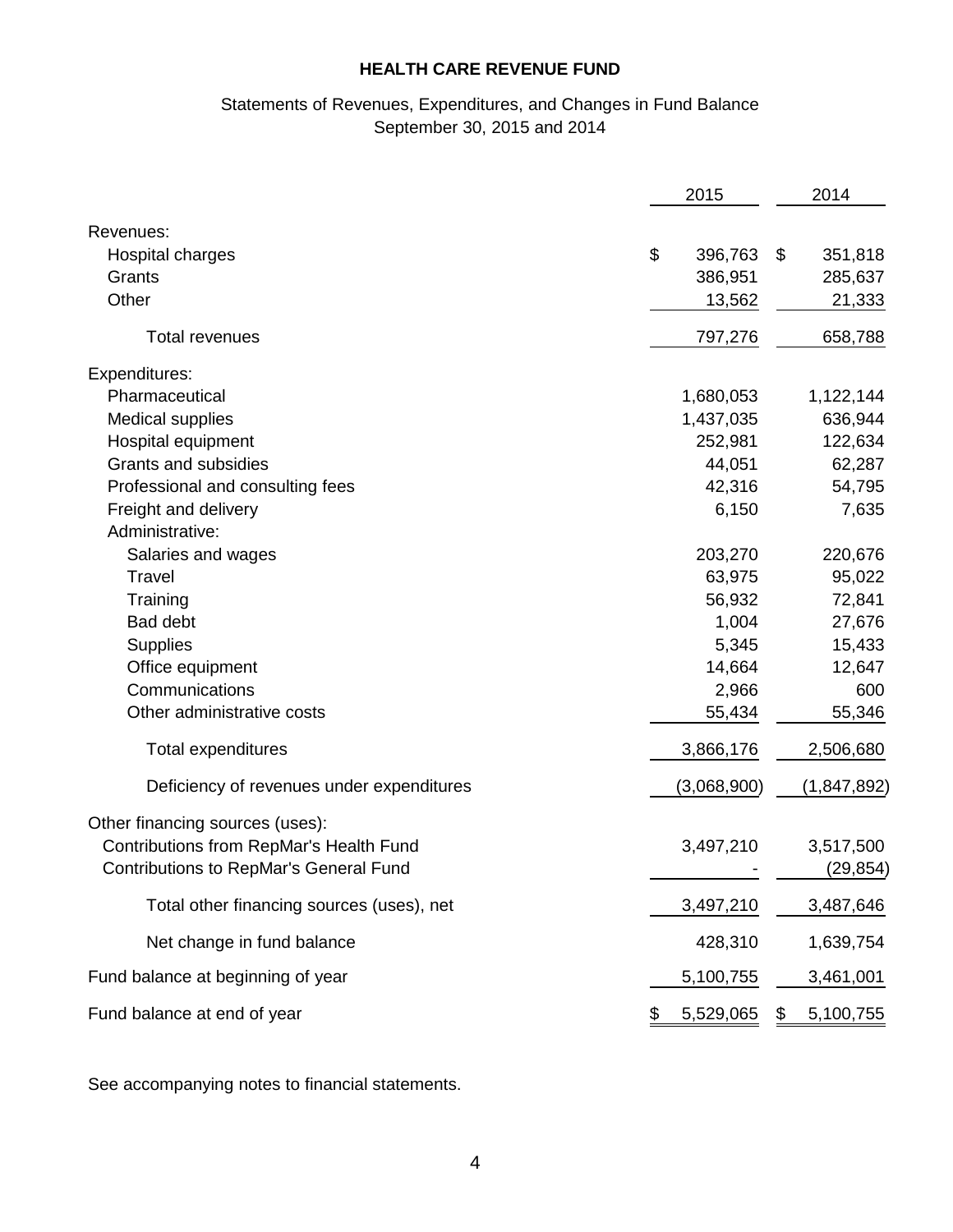Notes to Financial Statements September 30, 2015 and 2014

### (1) Reporting Entity

The Health Care Revenue Fund (the Fund), a governmental fund of the Republic of the Marshall Islands (RepMar), was established pursuant to the Marshall Islands Health Care Revenue Fund Act of 2001. Administration, control and management of the Fund were transferred from the Marshall Islands Social Security Administration (MISSA) to RepMar's Ministry of Health (MOH). The Fund's enabling legislation also requires that 55% of contributions collected by the Basic Health Benefits Plan be transferred, on a quarterly basis, to the Fund. The 55% distribution should be made after deducting the 10% costs associated with the administration of MOH Health Fund. The Fund was established to use funds, provided through appropriation by the Nitijela of RepMar and revenue received from hospital charges and other health care charges collected by MOH, for the purchase of drugs, medical supplies and equipment and the provision and administration of other health services.

The accompanying financial statements relate solely to those accounting records maintained by the Fund, and do not incorporate any accounts related to RepMar's Ministry of Health or any other departments or agencies of RepMar that may be accounted for by RepMar's Treasury. The Fund is considered to be a blended component unit (governmental fund type-special revenue fund) of RepMar.

### (2) Summary of Significant Accounting Policies

The accompanying financial statements have been prepared in accordance with accounting principles generally accepted in the United States of America (GAAP) as applied to governmental units. The Governmental Accounting Standards Board (GASB) is the recognized standardsetting body for establishing governmental accounting and financial reporting principles. The more significant of the Fund's accounting policies are described below:

# Measurement Focus and Basis of Accounting

The Fund reports its financial position and the results of operations in one governmental fund. A fund is a separate accounting entity with a self-balancing set of accounts. They are concerned only with the measurement of financial position and are not involved with measurement of results of operations. Fund accounting is designed to demonstrate legal compliance and to aid financial management by segregating transactions related to certain government functions or activities. Governmental funds are used to account for all or most of a government's general activities, including the collection and disbursement of earmarked monies (special revenue funds).

#### Basis of Presentation

The accounting and financial reporting treatment applied to a fund is determined by its measurement focus. All governmental funds are accounted for using a current financial resources measurement focus. With this measurement focus, only current assets and current liabilities generally are included in the balance sheet. Operating statements of these funds present increases (i.e., revenues and other financing sources) and decreases (i.e., expenditures and other financing uses) in fund balance.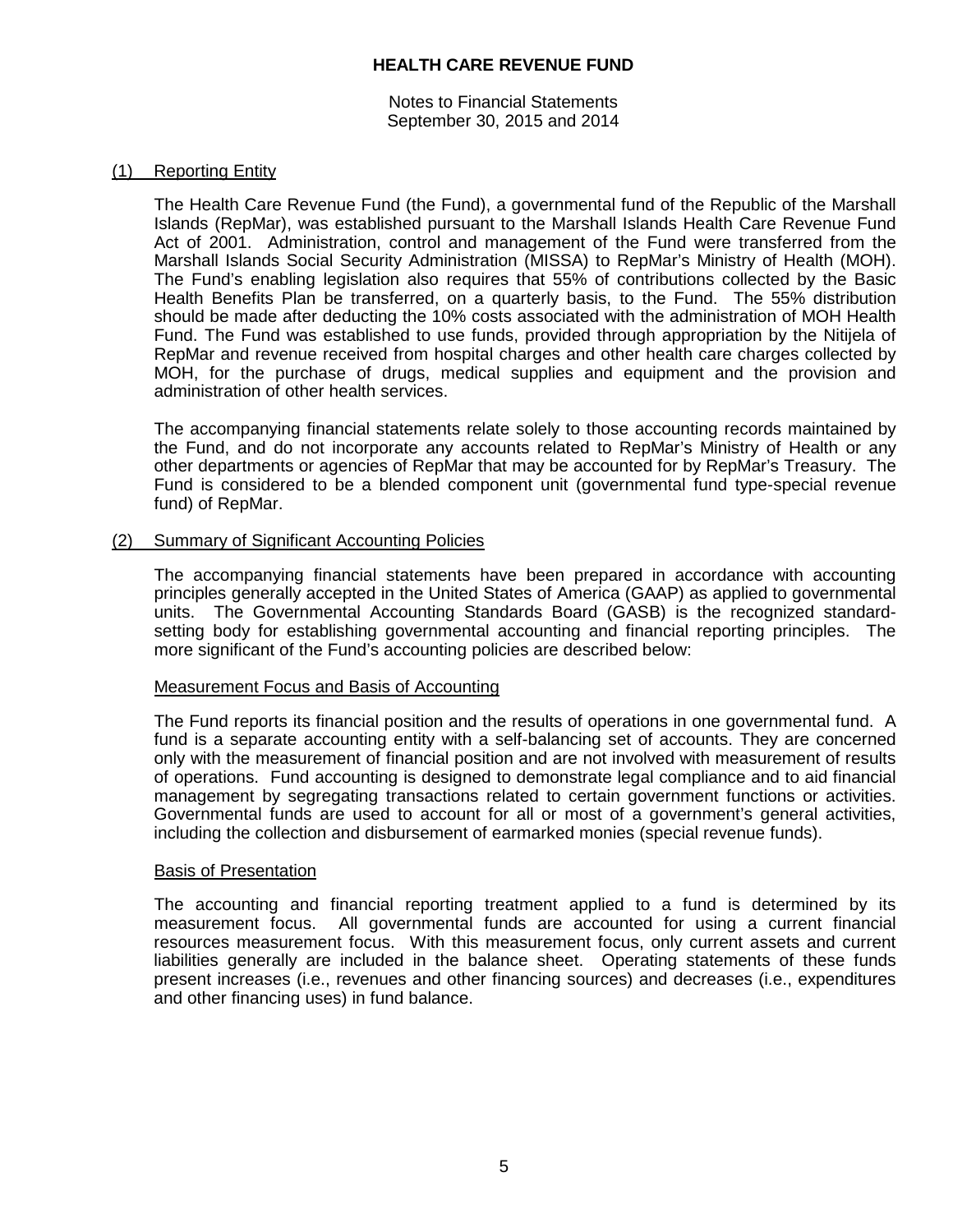Notes to Financial Statements September 30, 2015 and 2014

# (2) Summary of Significant Accounting Policies, Continued

# Basis of Presentation, Continued

The modified accrual basis of accounting is used by all governmental fund types. Under the modified accrual basis of accounting, revenues are recognized when susceptible to accrual (i.e. when they become both measurable and available). "Measurable" means the amount of the transaction can be determined and "available" means collectible within the current period or soon enough thereafter to be used to pay liabilities of the current period. For this purpose, the Fund considers revenues to be available if they are collected within 90 days of the end of the current fiscal period. Expenditures are recorded when the related fund liability is incurred. Significant revenues susceptible to accrual include revenue received from hospital charges and other health care charges collected by the Ministry of Health as well as grants, gifts and donations.

# Budget

An annual appropriated budget has not been formally adopted on a legal basis or a basis consistent with GAAP. Accordingly, a budget to actual presentation is not required or presented.

# Cash

The deposit and investment policies of the Fund are governed by 3 MIRC 7, *Investments of Public Funds*, and 11 MIRC 1, *Financial Management*. Custodial credit risk is the risk that in the event of a bank failure, the Fund's deposits may not be returned to it. Such deposits are not covered by depository insurance and are either uncollateralized or collateralized with securities held by the pledging financial institution or held by the pledging financial institution but not in the depositor-government's name. The Fund does not have a deposit policy for custodial credit risk.

For the purposes of the balance sheets, cash is defined as cash in checking and savings accounts. As of September 30, 2015 and 2014, the carrying amounts of the Fund's total cash were \$1,689,850 and \$3,722,067, respectively, and the corresponding bank balances were \$1,745,533 and \$3,778,925, respectively. Of the bank balances, \$1,534,717 and \$3,604,950, respectively, are maintained in a financial institution subject to Federal Deposit Insurance Corporation (FDIC) insurance with the remaining amounts of \$210,816 and \$173,975, respectively, being maintained in a financial institution not subject to depository insurance. As of September 30, 2015 and 2014, bank deposits in the amount of \$250,000 were FDIC insured. The Fund does not require collateralization of its cash deposits; therefore, deposit levels in excess of FDIC insurance coverage are uncollateralized. Accordingly, these deposits are exposed to custodial credit risk.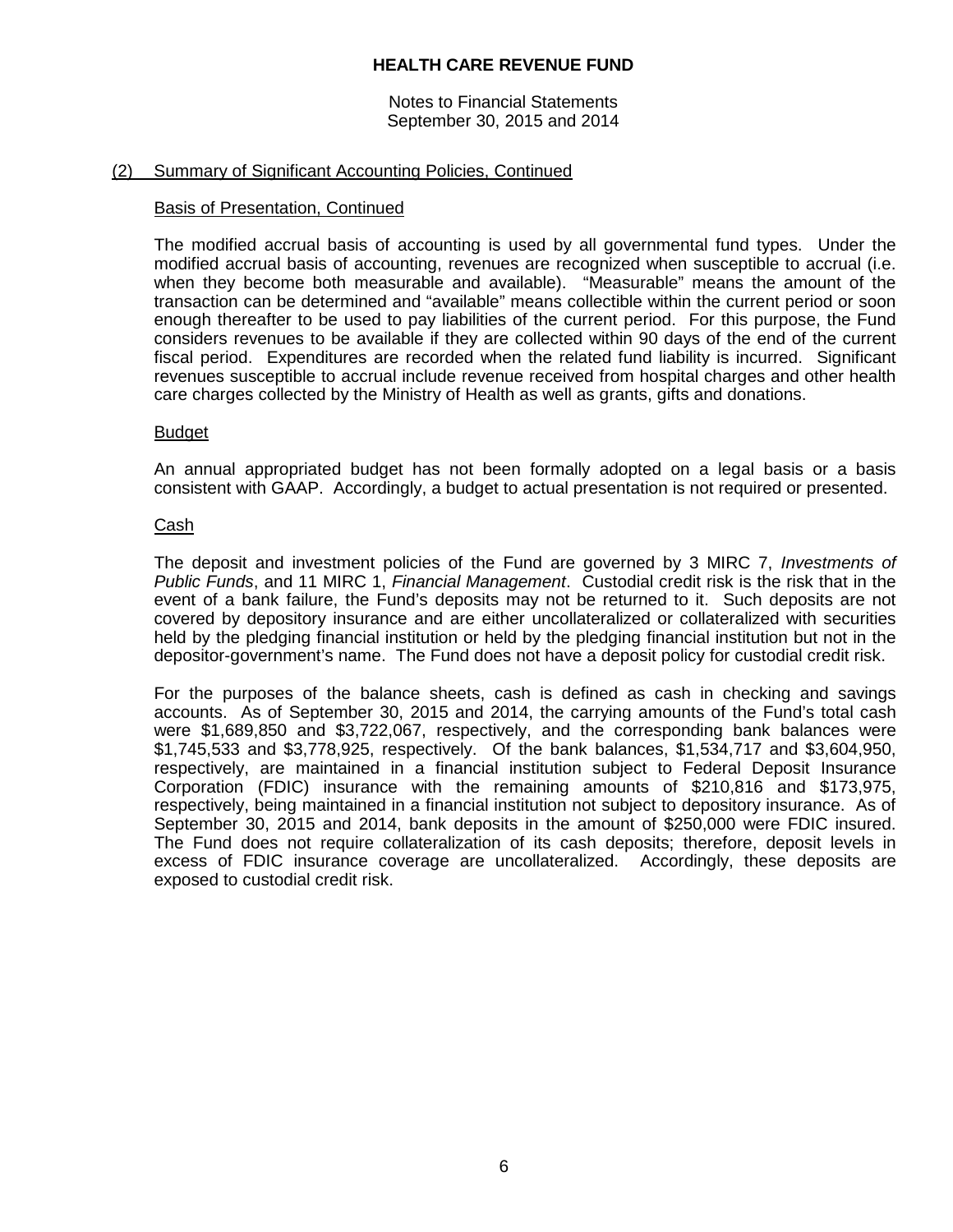Notes to Financial Statements September 30, 2015 and 2014

# (2) Summary of Significant Accounting Policies, Continued

### Receivables

Receivables include amounts due from hospital patients, affiliates, employees, and other sources. These receivables are uncollateralized and non-interest bearing.

The allowance for doubtful accounts is stated at an amount which management believes will be adequate to absorb possible losses on accounts receivable that may become uncollectible based on evaluations of the collectability of these accounts and prior collection experience. Bad debts are written-off against the reserve on the specific identified method.

### Prepayment

Certain payments made to vendors or persons for services reflect costs applicable to future accounting period and are recorded as prepaid items in the financial statements.

### Compensated Absences

The Fund recognizes expenditures for annual leave and sick leave when leave is actually taken. Accordingly, unused annual leave and sick leave are not included as an obligation within the balance sheet unless such leave is expected to be liquidated with expendable available financial resources, at which time expenditures and related fund liabilities would be recognized.

#### Fund Balance

Governmental fund balances are classified as follows:

- Non-spendable includes fund balance amounts that cannot be spent either because it is not in spendable form or because of legal or contractual constraints.
- Restricted includes fund balance amounts that are constrained for specific purposes which are externally imposed by providers, such as creditors or amounts constrained due to constitutional provisions or enabling legislation.
- Committed includes fund balance amounts that are constrained for specific purposes that are internally imposed by the government through formal action of the highest level of decision making authority and does not lapse at year-end.
- Assigned includes fund balance amounts that are intended to be used for specific purposes that are neither considered restricted or committed.
- Unassigned includes negative fund balances in other governmental funds.

Restricted/committed amounts are spent first when both restricted and unrestricted fund balance is available unless there are legal documents/contracts that prohibit doing this. In addition, committed, then assigned, and lastly unassigned amounts of unrestricted fund balance are expended in that order.

A formal minimum fund balance policy has not been adopted.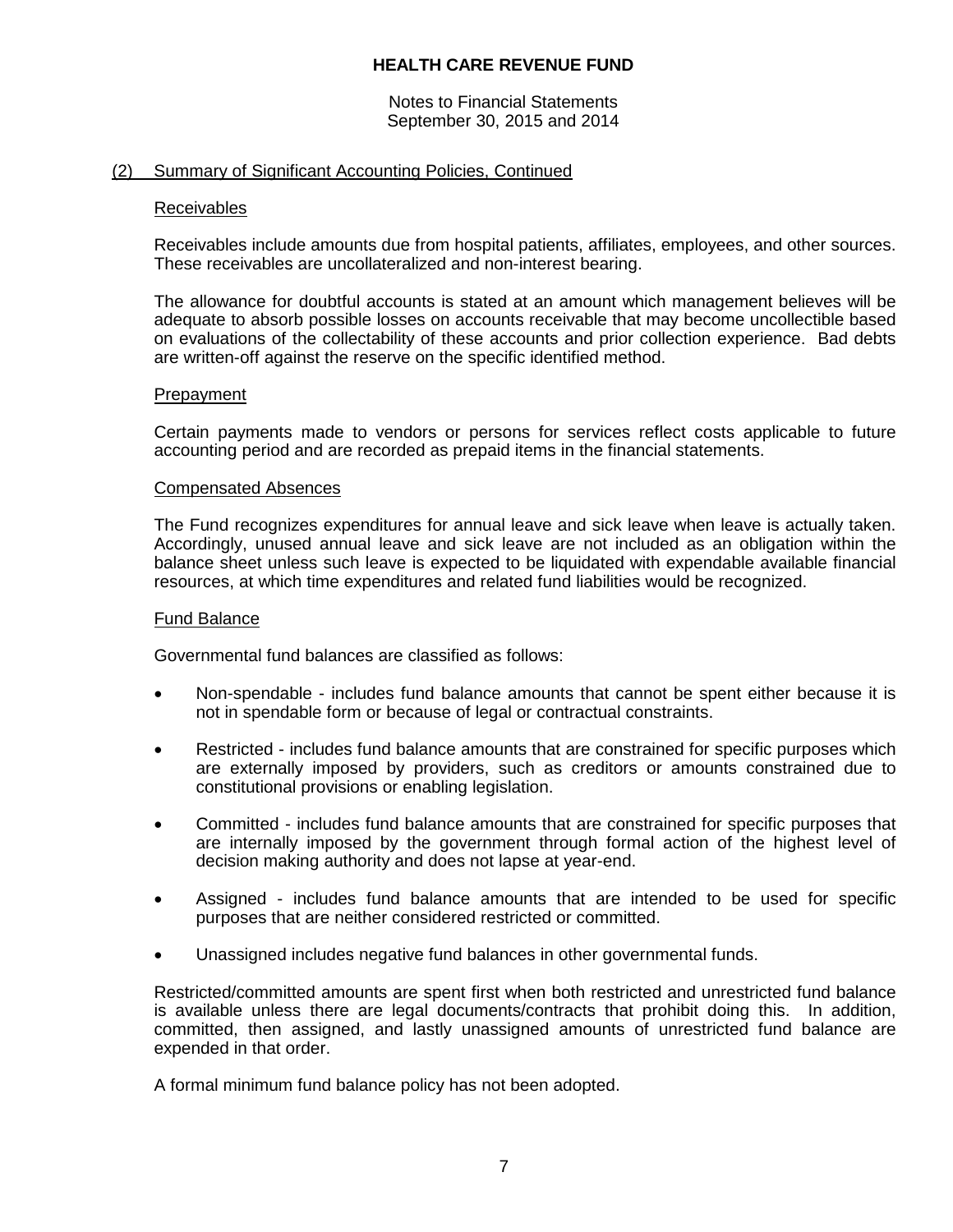Notes to Financial Statements September 30, 2015 and 2014

# (2) Summary of Significant Accounting Policies, Continued

### Taxes

The Government of RepMar imposes a gross receipts tax of 3% on revenues. The Fund is specifically exempt from this tax.

### **Estimates**

The preparation of financial statements in conformity with GAAP requires management to make estimates and assumptions that affect the reported amounts of assets and liabilities and disclosure of contingent assets and liabilities at the date of the financial statements and the reported amounts of revenues and expenditures during the reporting period. Actual results could differ from those estimates.

### New Accounting Standards

During the year ended September 30, 2015, the Fund implemented the following pronouncements:

- GASB Statement No. 68, *Accounting and Financial Reporting for Pensions,* and GASB Statement No. 71, *Pension Transition for Contributions Made Subsequent to the Measurement Date - an amendment of GASB Statement No. 68,* which revise and establish new financial reporting requirements for most governments that provide their employees with pension benefits. The implementation of these statements did not have a material effect on the accompanying financial statements.
- GASB Statement No. 69, *Government Combinations and Disposals of Government Operations,* which improves accounting and financial reporting for state and local governments' combinations and disposals of government operations. Government combinations include mergers, acquisitions, and transfers of operations. A disposal of government operations can occur through a transfer to another government or a sale. The implementation of this statement did not have a material effect on the accompanying financial statements.

In February 2015, GASB issued Statement No. 72, *Fair Value Measurement and Application,*  which addresses accounting and financial reporting issues related to fair value measurements and requires entities to expand their fair value disclosures by determining major categories of debt and equity securities within the fair value hierarchy on the basis of the nature and risk of the investment. The provisions in Statement 72 are effective for fiscal years beginning after June 15, 2015. Management believes that the implementation of this statement only requires additional disclosures to be made about fair value measurements, the level of fair value hierarchy, and valuation techniques and will not have a material effect on the financial statements.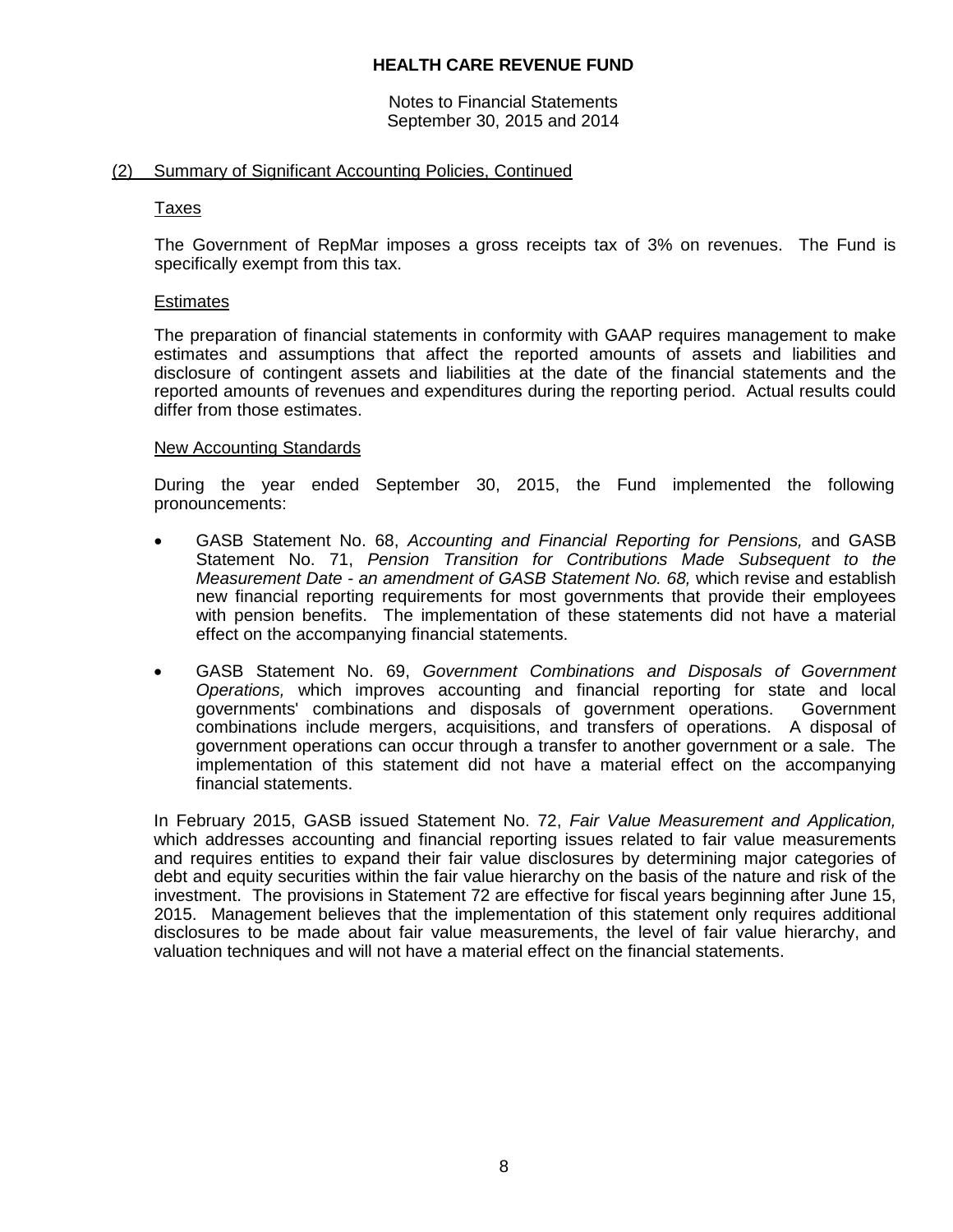Notes to Financial Statements September 30, 2015 and 2014

# (2) Summary of Significant Accounting Policies, Continued

#### New Accounting Standards, Continued

In June 2015, GASB issued Statement No. 73, *Accounting and Financial Reporting for Pensions and Related Assets That Are Not Within the Scope of GASB Statement 68, and Amendments to Certain Provisions of GASB Statements 67 and 68*, which aligns the reporting requirements for pensions and pension plans not covered in GASB Statements 67 and 68 with the reporting requirements in Statement 68. The provisions in Statement No. 73 are effective for fiscal years beginning after June 15, 2015, with the exception of the provisions that address employers and governmental nonemployer contributing entities for pensions that are not within the scope of Statement 68, which are effective for fiscal years beginning after June 15, 2016. Management does not believe that the implementation of this statement will have a material effect on the financial statements.

In June 2015, GASB issued Statement No. 74, *Financial Reporting for Postemployment Benefit Plans Other Than Pension Plans*, which replaces Statements No. 43, *Financial Reporting for Postemployment Benefit Plans Other Than Pension Plans*, as amended, and No. 57, *OPEB Measurements by Agent Employers and Agent Multiple-Employer Plans*, and addresses financial reporting requirements for governments whose employees are provided with postemployment benefits other than pensions (other postemployment benefits or OPEB). The provisions in Statement No. 74 are effective for fiscal years beginning after June 15, 2016. Management does not believe that the implementation of this statement will have a material effect on the financial statements.

In June 2015, GASB issued Statement No. 75, *Accounting and Financial Reporting for Postemployment Benefits Other Than Pensions*, which replaces the requirements of Statements No. 45, *Accounting and Financial Reporting by Employers for Postemployment Benefits Other Than Pensions*, as amended, and No. 57, *OPEB Measurements by Agent Employers and Agent Multiple-Employer Plans*, and provides guidance on reporting by governments that provide OPEB to their employees and for governments that finance OPEB for employees of other governments. The provisions in Statement No. 75 are effective for fiscal years beginning after June 15, 2017. Management does not believe that the implementation of this statement will have a material effect on the financial statements.

In June 2015, GASB issued Statement No. 76, *The Hierarchy of Generally Accepted Accounting Principles for State and Local Governments*, which eliminates two of the four categories of authoritative GAAP that exist under the existing hierarchy prescribed by Statement 55. The two categories that will remain under the new standard are (1) GASB Statements and (2) GASB technical bulletins and implementation guides in addition to AICPA guidance that the GASB clears. The provisions in Statement No. 76 are effective for fiscal years beginning after June 15, 2015. Management does not believe that the implementation of this statement will have a material effect on the financial statements.

In August 2015, GASB issued Statement No. 77, *Tax Abatement Disclosures*, which requires governments that enter into tax abatement agreements to disclose certain information about the agreements. The provisions in Statement No. 77 are effective for fiscal years beginning after December 15, 2015. Management does not believe that the implementation of this statement will have a material effect on the financial statements.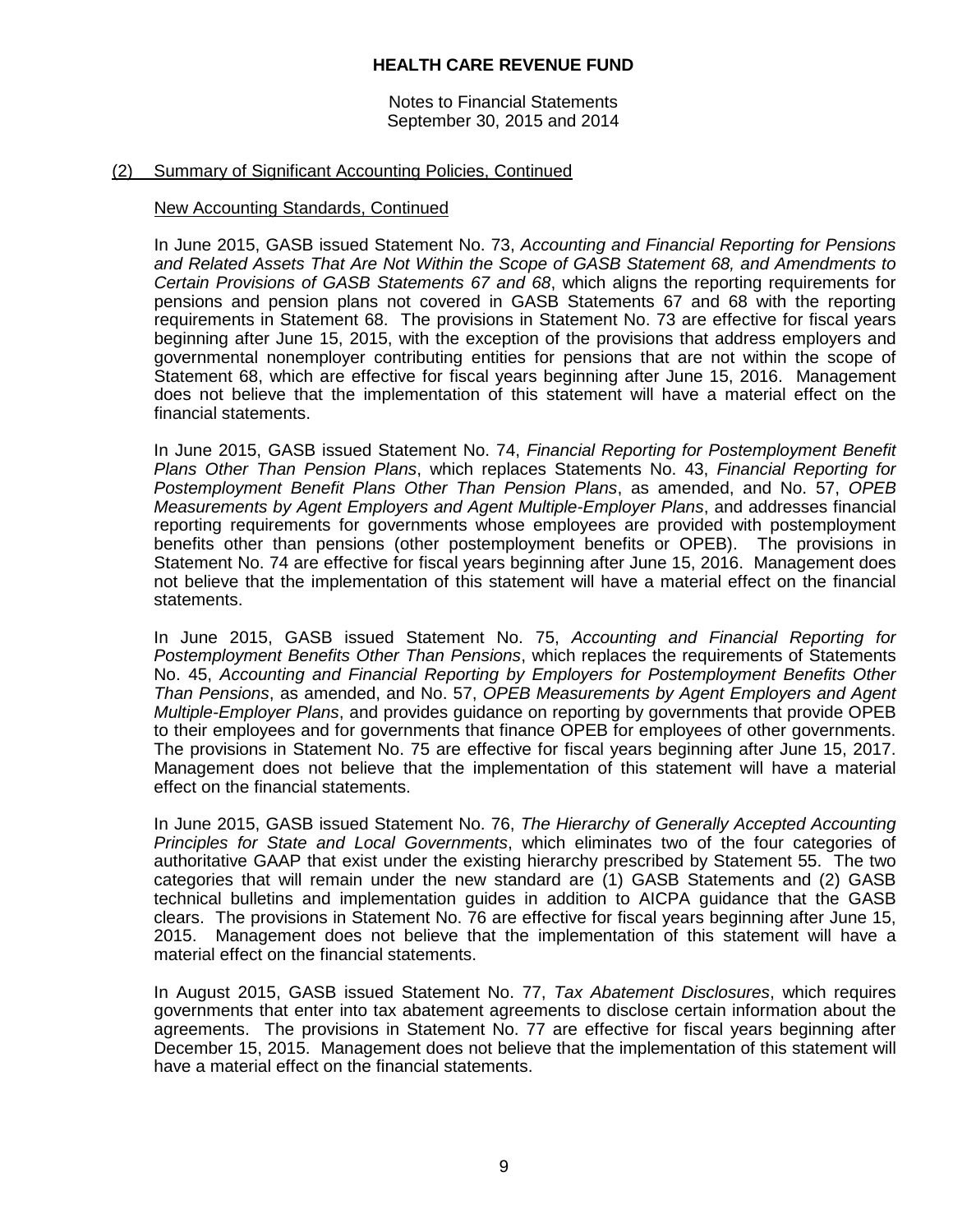Notes to Financial Statements September 30, 2015 and 2014

### (3) Risk Management

The Fund is exposed to various risks of loss related to torts; theft of, damage to, and destruction of assets; errors and omissions; injuries to employees; and natural disasters. The Fund has elected to purchase commercial insurance from independent third parties for the risks of loss to which it is exposed. Settled claims resulting from these risks have not exceeded commercial insurance coverage in any of the past three fiscal years.

### (4) Related Party Transactions

The Fund is a governmental fund of RepMar and is therefore affiliated with all RepMar-owned and affiliated entities. The Marshall Islands Health Fund (the Health Fund) is a governmental fund of RepMar established by the Nitijela to provide, pay, or reimburse all or a determined portion of the cost of basic health care obtained at a local health care facility, as an approved offisland medical referral, or as emergency off-island medical care. The Health Fund includes the operations of the Basic Health Benefits Plan, which provides a substantial portion of the Fund's funding.

Receivables from and payables to affiliates as of September 30, 2015 and 2014, are as follows:

|                                                               |                       | 2015           |                    | 2014              |  |
|---------------------------------------------------------------|-----------------------|----------------|--------------------|-------------------|--|
|                                                               | Receivables           | Payables       | <b>Receivables</b> | Payables          |  |
| RepMar:<br><b>Health Fund</b><br><b>General Fund</b><br>Other | \$4,097,440<br>20,000 | 6,084<br>9,236 | \$1,695,931        | 40,344            |  |
|                                                               | \$4,117,440           | \$15,320       | \$1,695,931        | 7,432<br>\$47,776 |  |

Contributions from RepMar's Health Fund during the years ended September 30, 2015 and 2014 were \$3,497,210 and \$3,517,500, respectively, representing 55% of collections of the Basic Health Benefits Plan. Receivables from RepMar's Health Fund primarily represent 55% of contributions to the Basic Health Benefits Plan not transferred by the Health Fund at September 30, 2015 and 2014, respectively.

During the year ended September 30, 2014, the Fund transferred \$29,854 to the General Fund in accordance with Public Law 2013-20 for the purpose of funding the operations of the Office of the Auditor General.

During the year ended September 30, 2014, the Fund purchased pharmaceuticals, medical supplies and equipment in the amount of \$431,936 from a related party.

# (5) Contingency

The Fund receives substantially all of its funding from RepMar through collections of the Health Fund's Basic Health Benefits Plan. A significant reduction in the level of this funding, if this were to occur, may have an effect on the Fund's programs and activities.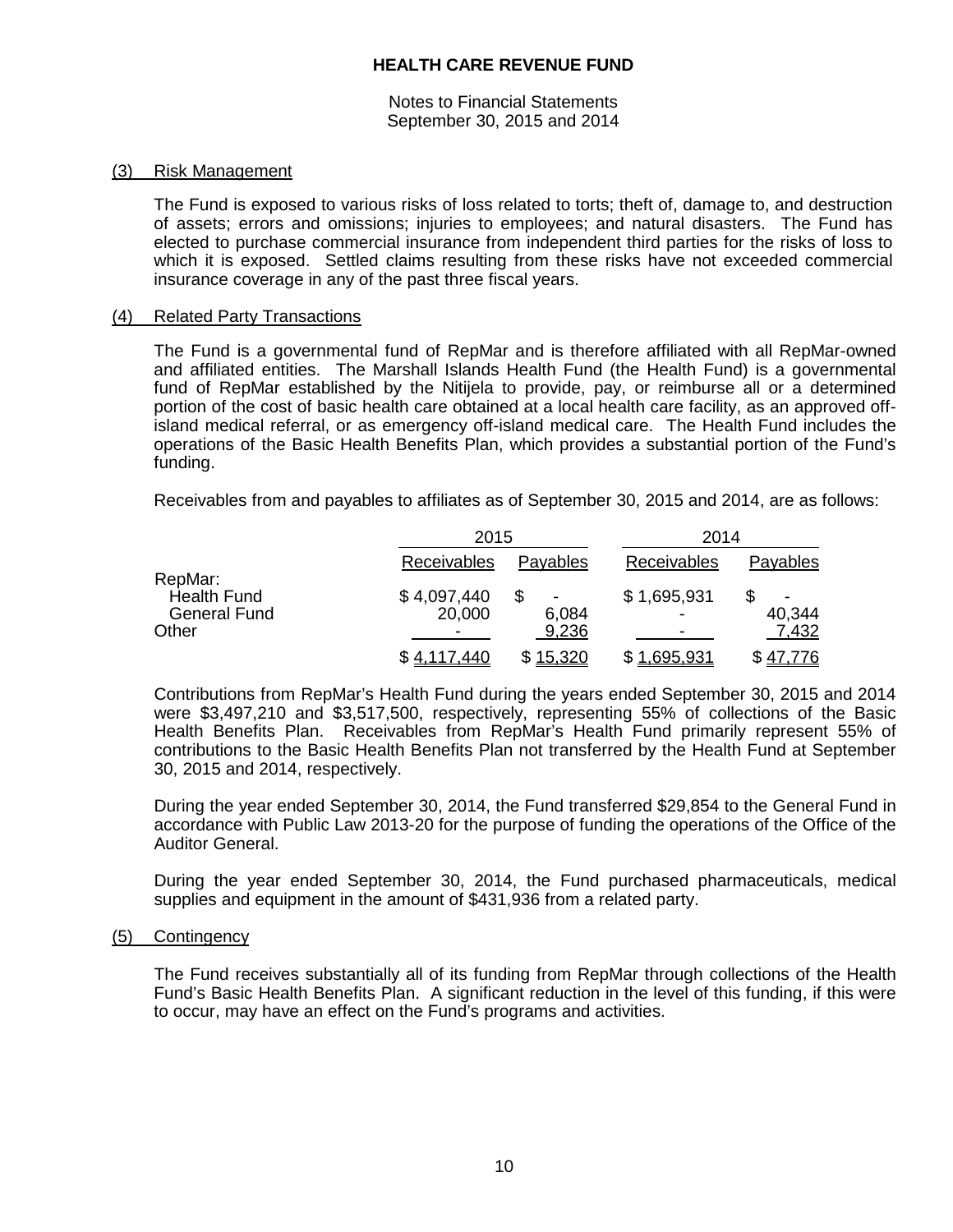

Deloitte & Touche LLP 361 South Marine Corps Drive Tamuning, GU 96913-3973 USA

Tel: (671)646-3884 Fax: (671)649-4932 www.deloitte.com

# **INDEPENDENT AUDITORS' REPORT ON INTERNAL CONTROL OVER FINANCIAL REPORTING AND ON COMPLIANCE AND OTHER MATTERS BASED ON AN AUDIT OF FINANCIAL STATEMENTS PERFORMED IN ACCORDANCE WITH** *GOVERNMENT AUDITING STANDARDS*

Honorable Kalani Kaneko Minister of Health Republic of the Marshall Islands:

We have audited, in accordance with the auditing standards generally accepted in the United States of America and the standards applicable to financial audits contained in *Government Auditing Standards* issued by the Comptroller General of the United States, the financial statements of the Health Care Revenue Fund, which comprise the balance sheet as of September 30, 2015, and the related statement of revenues, expenditures and changes in fund balance for the year then ended, and the related notes to the financial statements, and have issued our report thereon dated July 15, 2016.

# **Internal Control Over Financial Reporting**

In planning and performing our audit of the financial statements, we considered the Health Care Revenue Fund's internal control over financial reporting (internal control) to determine the audit procedures that are appropriate in the circumstances for the purpose of expressing our opinion on the financial statements, but not for the purpose of expressing an opinion on the effectiveness of the Health Care Revenue Fund's internal control. Accordingly, we do not express an opinion on the effectiveness of the Health Care Revenue Fund's internal control.

A *deficiency in internal control* exists when the design or operation of a control does not allow management or employees, in the normal course of performing their assigned functions, to prevent, or detect and correct, misstatements on a timely basis. A *material weakness* is a deficiency, or a combination of deficiencies, in internal control, such that there is a reasonable possibility that a material misstatement of the entity's financial statements will not be prevented, or detected and corrected on a timely basis. A *significant deficiency* is a deficiency, or a combination of deficiencies, in internal control that is less severe than a material weakness, yet important enough to merit attention by those charged with governance.

Our consideration of internal control was for the limited purpose described in the first paragraph of this section and was not designed to identify all deficiencies in internal control that might be material weaknesses or significant deficiencies. Given these limitations, during our audit we did not identify any deficiencies in internal control that we consider to be material weaknesses. However, material weaknesses may exist that have not been identified.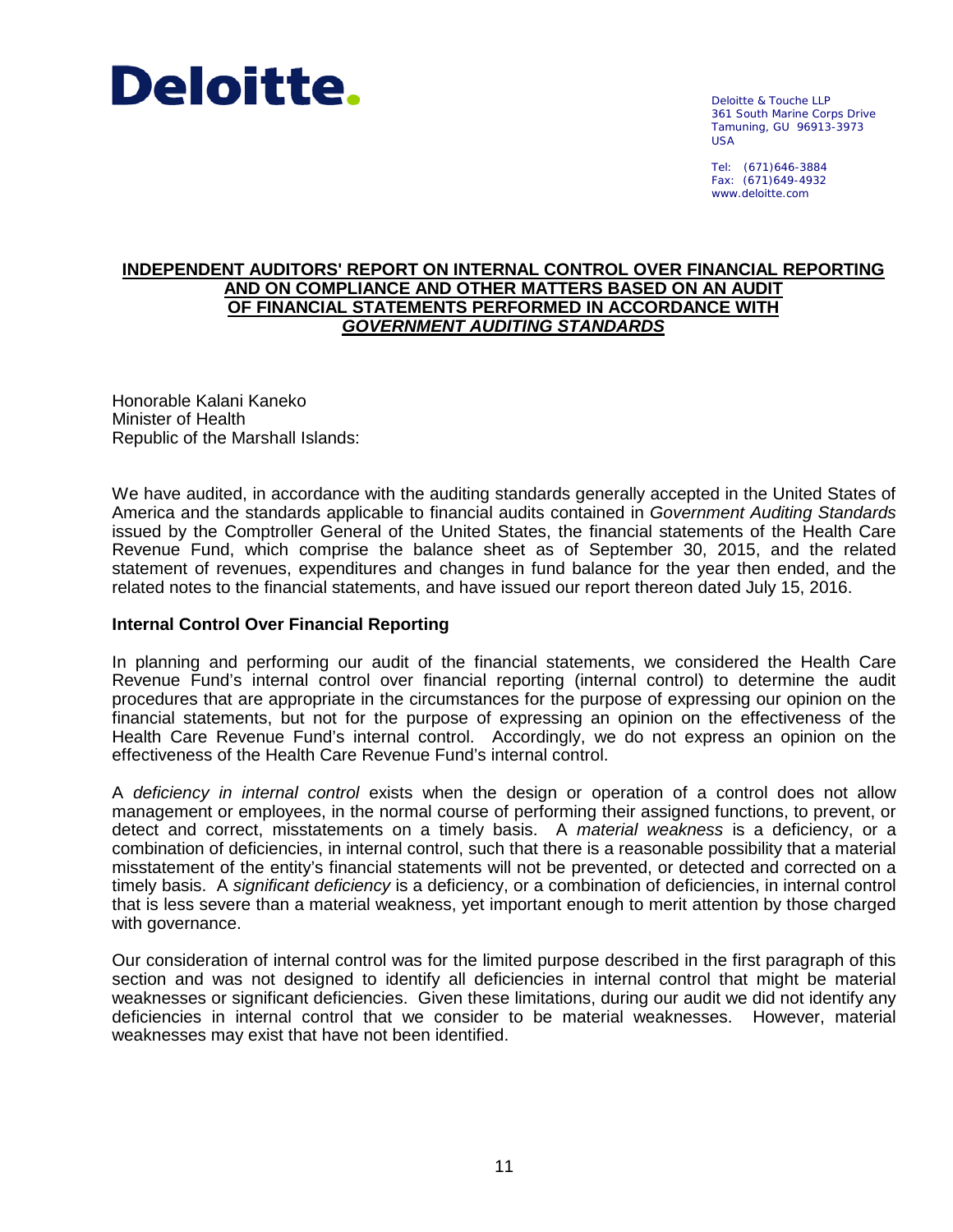# **Compliance and Other Matters**

As part of obtaining reasonable assurance about whether the Health Care Revenue Fund's financial statements are free from material misstatement, we performed tests of its compliance with certain provisions of laws, regulations, contracts, and grant agreements, noncompliance with which could have a direct and material effect on the determination of financial statement amounts. However, providing an opinion on compliance with those provisions was not an objective of our audit, and accordingly, we do not express such an opinion. The results of our tests disclosed instances of noncompliance or other matters that are required to be reported under *Government Auditing Standards* and which are described in the accompanying Schedule of Findings and Responses as items 2015-001 and 2015- 002.

# **Health Care Revenue Fund's Responses to Findings**

Health Care Revenue Fund's responses to the findings identified in our audit are described in the accompanying Schedule of Findings and Responses. Health Care Revenue Fund's responses were not subjected to the auditing procedures applied in the audit of the financial statements and, accordingly, we express no opinion on them.

### **Purpose of this Report**

The purpose of this report is solely to describe the scope of our testing of internal control and compliance and the results of that testing, and not to provide an opinion on the effectiveness of the entity's internal control or on compliance. This report is an integral part of an audit performed in accordance with *Government Auditing Standards* in considering the entity's internal control and compliance. Accordingly, this communication is not suitable for any other purpose.

Dette Nachell

July 15, 2016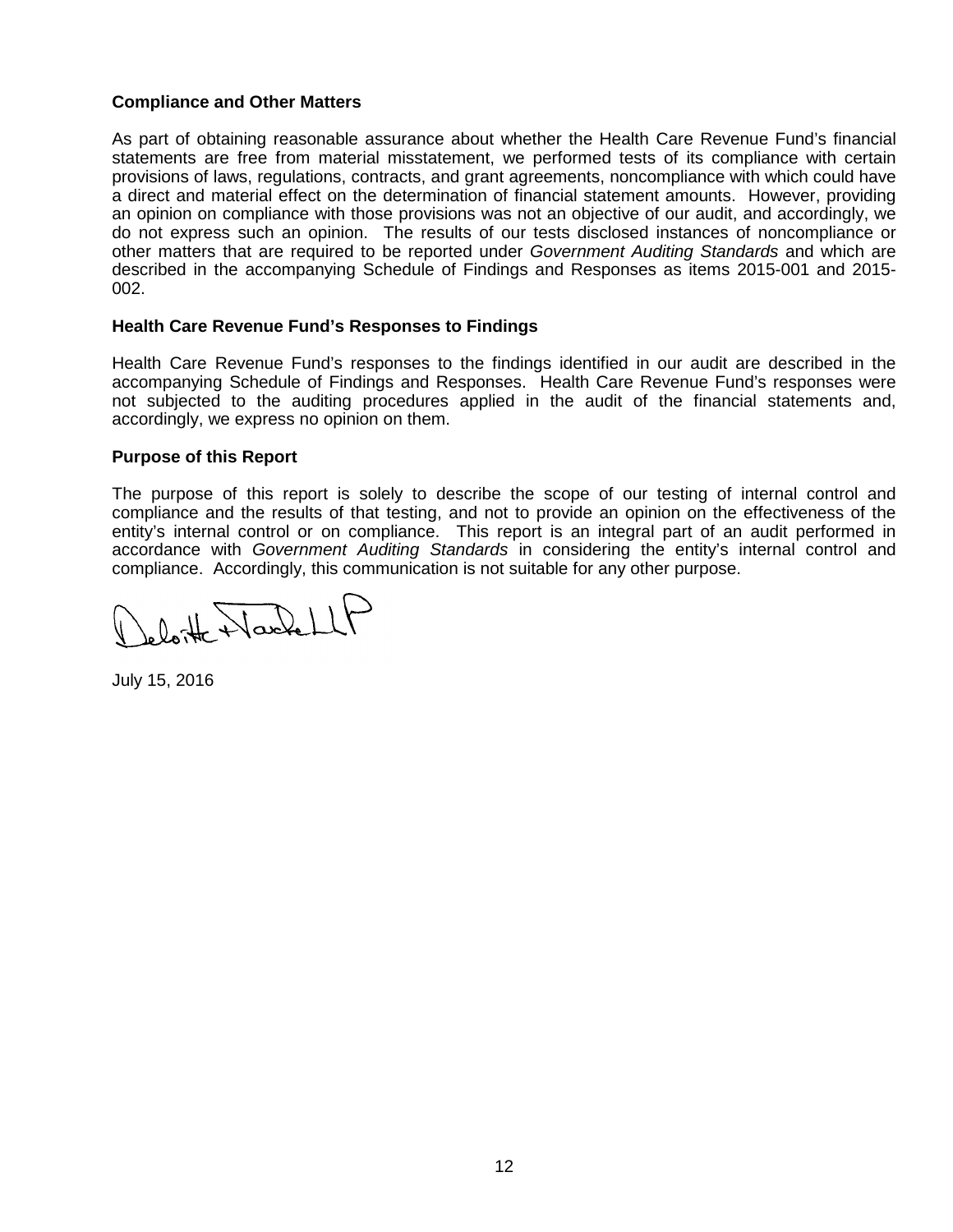Schedule of Findings and Responses Year Ended September 30, 2015

# Finding No. 2015-001

#### Local Noncompliance

Criteria: RepMar's Procurement Code states the following:

- (a) Section 116 subject to the regulations of the Policy Office, the Chief Procurement Officer may delegate authority to designees or to any department, agency, or official.
- (b) Section 124 unless otherwise authorized by law, all Government contracts shall be awarded by competitive sealed bidding.
- (c) Section 127 procurement of goods and services not exceeding \$25,000 may be made in accordance with small purchase procedures promulgated by RepMar's Policy Office; provided, however, that procurement requirements shall not be artificially divided so as to constitute a small purchase under this Section. Small purchase procedures are those relatively simple and informal methods for securing services, supplies, or other property that do not cost more than \$25,000. RepMar's Ministry of Finance has previously declared that if small purchase procedures are used, price or rate quotations shall be obtained from an adequate number of qualified sources.
- (d) Section 128 a contract may be awarded for a supply, service, or construction item without competition when it is determined in writing that there is only one source for the required supply, service, or construction item.
- (e) Section 129 notwithstanding any other provision of this Act, emergency procurement may be made when there exists a threat to public health, welfare, or safety under emergency conditions as defined in regulations promulgated by the Policy Office; provided, that such emergency procurement shall be made with such competition as is practicable under the circumstances. A written determination of the basis for the emergence and for the selection of the particular contractor shall be included in the contract file.
- (f) Section 130 adequate notice of the need for such services shall be given by the Purchasing Agency through a Request for Proposals. The Request for Proposals shall describe the Services required, list and type of information and data required of each offeror, and state the relative importance of particular qualifications.

Condition: We noted the following items where supporting documentation was inadequate to evidence compliance with the procurement process set forth in the criteria:

#### **Medical Supplies**

(i) As per examination of medical supplies, PO no. 8568 is the amount of \$9,292 did not obtain a minimum of 3 quotations as required by RepMar's Procurement code.

Section 127 - if small purchase procedures are used, price or rate quotations shall be obtained from an adequate number of qualified sources.

The above purchases appear non-compliant with RepMar's Procurement Code.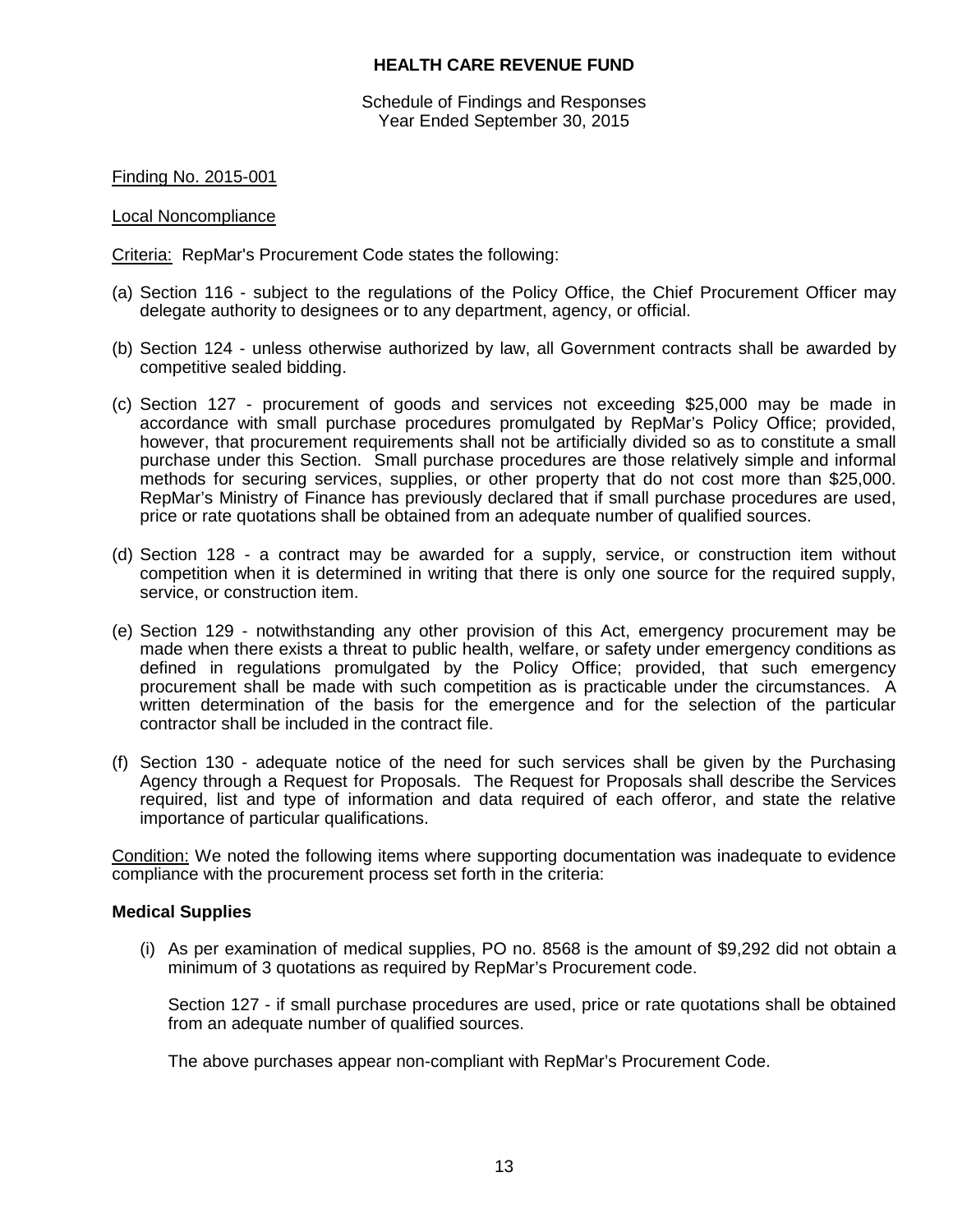# Schedule of Findings and Responses, Continued Year Ended September 30, 2015

# Finding No. 2015-001

#### Local Noncompliance, Continued

Per examination of Purchases Orders (PO), the following were classified as "emergency" and/or "sole source" purchases.

(i) PO #8120 for \$38,700 was described as an "emergency" purchase of pharmaceutical supplies. The bidding process was waived due to the urgency of the needs of TB medication and the uncertainty of the bid process.

PO no. 8374, in the amount of \$605,685 was described as "Emergency" and "Sole Source" purchase of medical supplies. The purchase pertains to one month supply of medical supplies for "*daily use at the Hospital*". According to the RMI Bid Committee Review, given that this is an emergency procurement, requests for quotes can be obtained through emails and other means. The vendor was selected due to the fact that they are the only one who provided a quotation.

In addition, related dates as follow do not support the purchase as "emergency" considering the time elapsed from the date of the request to the date of the item receipt.

|        |            |                    | Date     |
|--------|------------|--------------------|----------|
| PO No. | PO date    | <b>Invoice No.</b> | received |
| 8374   | 12/24/2014 | 2-37826            | 02/10/15 |
| 8374   | 12/24/2014 | 1-37700            | 01/19/15 |
| 8374   | 12/24/2014 | 1-37702            | 01/19/15 |
| 8374   | 12/24/2014 | 7-38714            | 08/05/15 |
| 8374   | 12/24/2014 | 1-37740            | 01/26/15 |
| 8374   | 12/24/2014 | 1-37770            | 01/30/15 |
| 8374   | 12/24/2014 | 1-37783            | 02/10/15 |
| 8374   | 12/24/2014 | 1-37799            | 02/06/15 |
| 8374   | 12/24/2014 | 2-37826            | 02/10/15 |
| 8374   | 12/24/2014 | 1-37648            | 01/14/15 |
| 8374   | 12/24/2014 | 1-37683            | 03/05/15 |
| 8374   | 12/24/2014 | 1-37680            | 01/15/15 |
| 8374   | 12/24/2014 | 1-37713            | 03/17/15 |
| 8374   | 12/24/2014 | 2-37831            | 03/30/15 |
| 8374   | 12/24/2014 | 1-37730            | 05/12/15 |
| 8374   | 12/24/2014 | 2-37862            | 02/16/15 |
| 8374   | 12/24/2014 | 7-38631            | 07/01/15 |
| 8374   | 12/24/2014 | 1-37980            | 01/15/15 |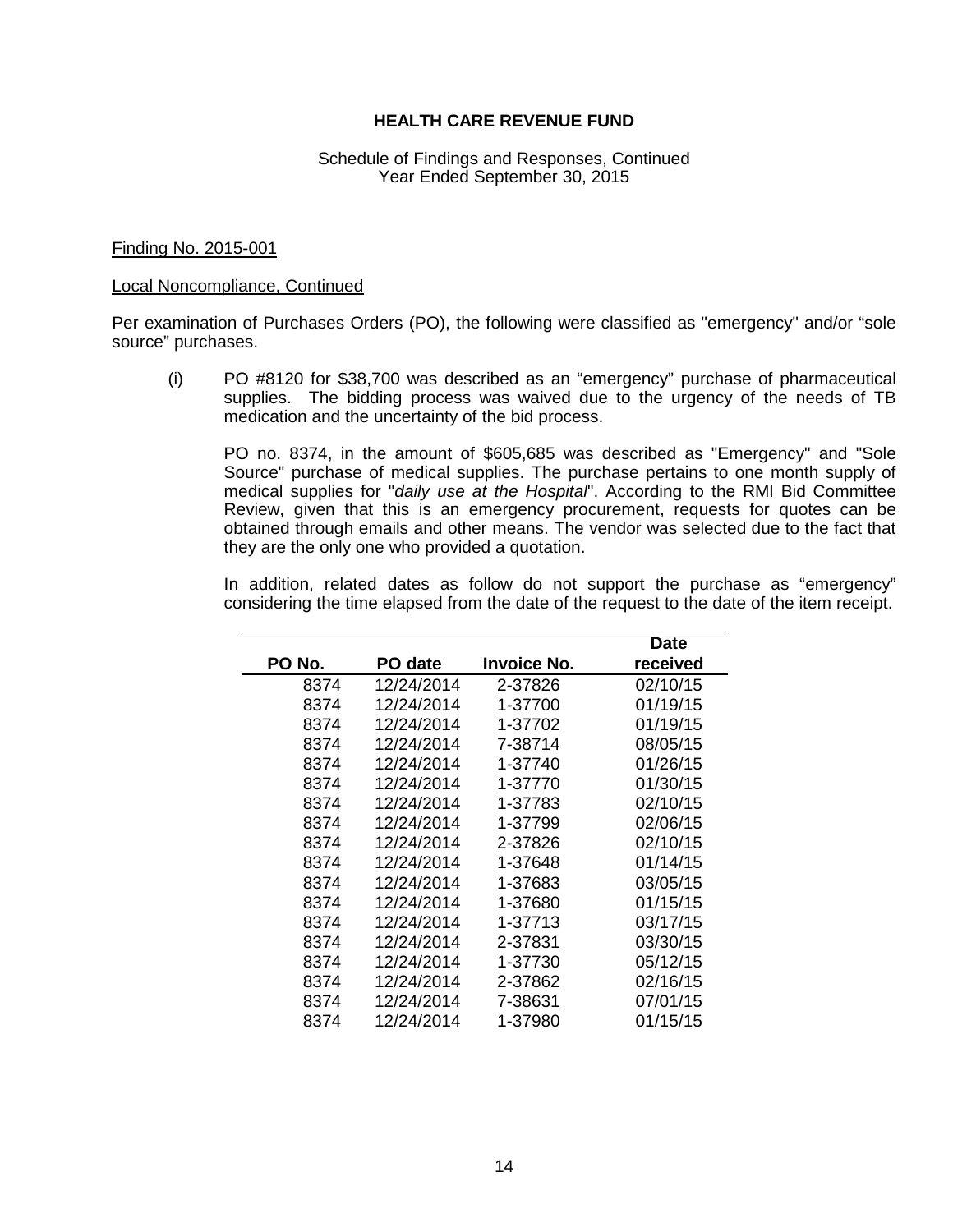# Schedule of Findings and Responses, Continued Year Ended September 30, 2015

#### Finding No. 2015-001

#### Local Noncompliance, Continued

The above transactions appear to be non-compliant with the RepMar Procurement Code.

According to RepMar Procurement Code, "emergency" procurement shall be made when there exists a threat to public health, welfare, or a safety under emergency conditions. The above condition does not constitute an emergency condition but lacks proper inventory planning of the determination of the level of needed medical supplies since those purchases are for daily use and such level of usage can be budgeted or projected.

- (ii) A purchase requisition or purchase order was not prepared for invoice no. 0255255-IN, but the items were received and payment was approved. This purchase appear to be non-compliant with the RepMar Procurement Code. Per the Procurement Code, adequate notice of the need for such services shall be given by the Purchasing Agency through a Request for Proposals.
- (iii) Payment for invoice no. MP-01219 (PO no. 8272) was described as "emergency and sole source" purchase of medical equipment. A single quote was obtained from one vendor indicating an urgent request for hospital beds. However, related dates as follow do not support the purchase as an emergency considering the time elapsed from the date of the request to the date of the item receipt.

| PR date        | 06/27/14 |
|----------------|----------|
| PO date (8272) | 08/15/14 |
| Invoice date   | 12/23/14 |
| Date received  | 01/05/15 |

Valid support for the purchase to be considered an "emergency" does not appear to exist considering the delivery time compared with the date of the PO. The above transaction appears non-compliant with RepMar's Procurement Code.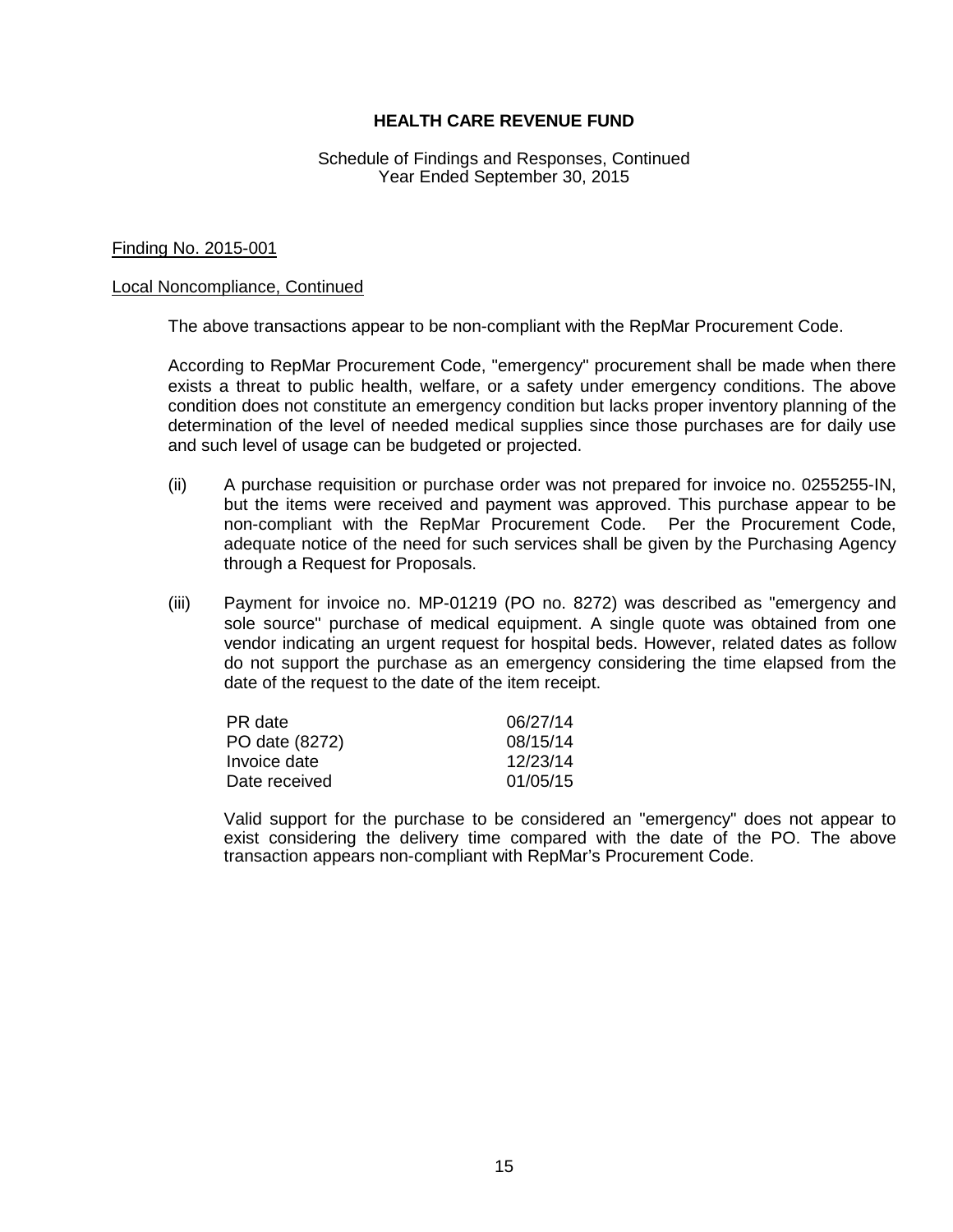# Schedule of Findings and Responses, Continued Year Ended September 30, 2015

### Finding No. 2015-001

# Local Noncompliance, Continued

#### **Pharmaceutical Supplies**

(i) Document no. 13818 dated 04/29/15 in the amount of \$2,540 pertains to the purchase of "urgent" medicines (Humin Insulin) needed at the pharmacy and vendor was selected because stock was ready for immediate delivery. However, a signed PO and quotations from the chosen vendor and from other vendors were on file.

The above purchases appear non-compliant with RepMar's Procurement Code.

(ii) PO no. 8365 dated 12/24/14 represented a single purchase of \$479,006. Competitive bidding is necessary since it exceeded the \$25,000 threshold. However, no bid process occurred because the request was for a one month supply of all "emergency" and fast moving pharmaceuticals needed for daily dispensing to patients.

The vendor was chosen based on item availability and delivery timeframe. According to RepMar Procurement Code, "emergency" procurement shall be made when there exists a threat to public health, welfare, or safety under emergency conditions.

The above condition does not constitute an emergency condition, but is indicate of a lack of proper inventory planning on determination of the level of pharmaceutical supplies. This transaction appears non-compliant with RepMar's Procurement Code.

Cause: The cause of the above condition is the lack of adequate internal control policies and procedures requiring documentation of procurement procedures and compliance with RepMar's Procurement Code and Ministry of Finance's policies. Also, lack of proper inventory planning in the determination of needed pharmaceutical supplies, medical supplies and medical equipment caused purchases to be classified as "emergency".

Effect: The effect of the above condition is noncompliance with RepMar's Procurement Code and Ministry of Finance policies.

Prior Year Status: Noncompliance with RepMar's Procurement Code was reported as a finding in the audits of the Fund for fiscal years 2005 through 2014.

Recommendation: We recommend that management establish adequate internal control policies and procedures requiring compliance with RepMar's Procurement Code and Ministry of Finance's policies.

Auditee Response and Corrective Action Plan: The Ministry agrees with the finding. Corrective Action Plan is to revisit SOPs for the procurement and payment processes to ensure required documents are filed and maintained accordingly. Furthermore, the Ministry will ensure the mandatory involvement of the Finance Department in the national bid process. This will improve compliancy on the procurement and payment process.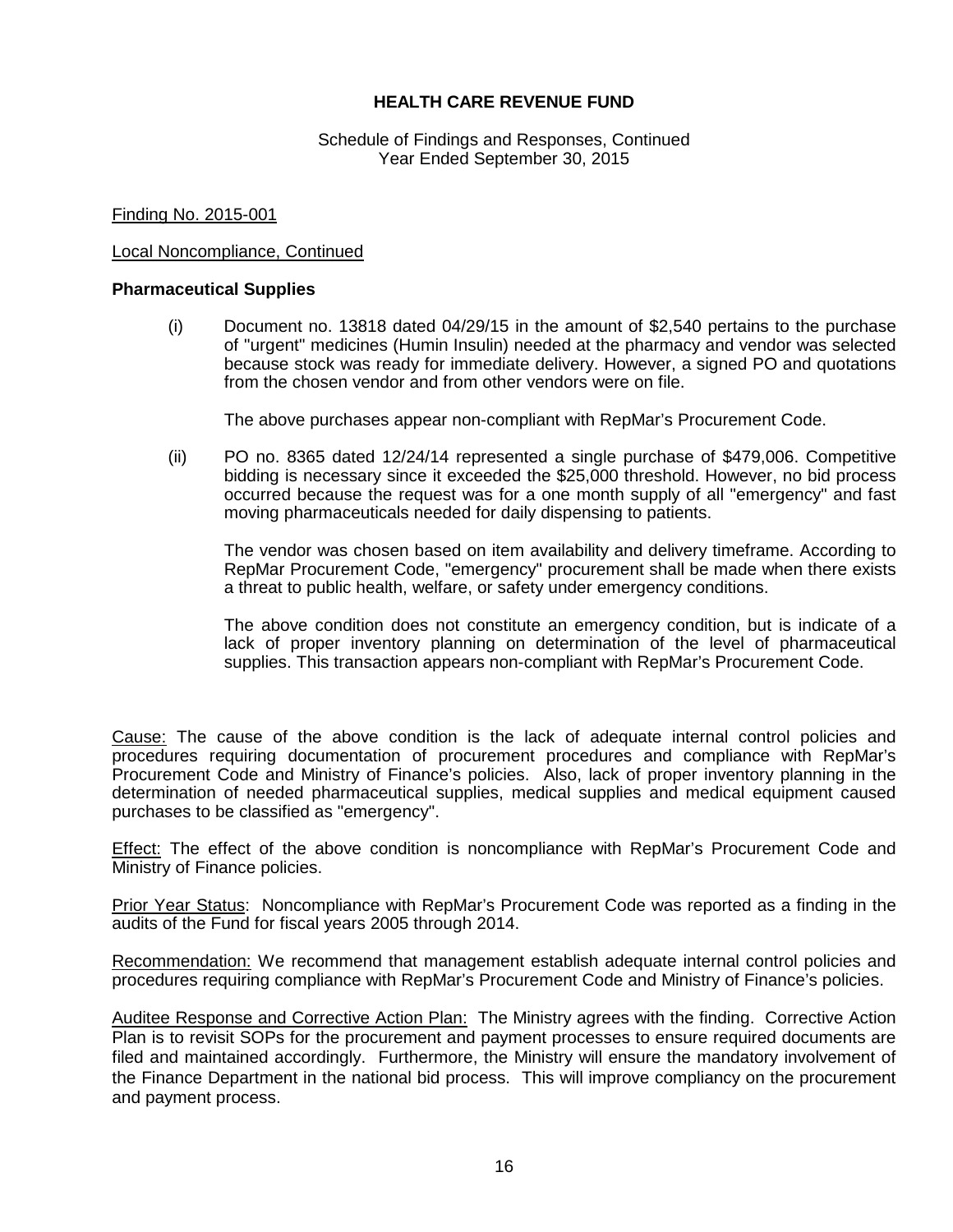### Schedule of Findings and Responses, Continued Year Ended September 30, 2015

# Finding No. 2015-002

#### Due From Health Fund

Criteria: Section 304 of the Health Care Revenue Fund Act of 1989 states that payments may be made out of the Fund only for:

- a. the purchase of drugs, medical and dental supplies and equipment of any description; and
- b. the provision and administration of other health services.

Condition: During the year ended September 30, 2015, the Fund made the following payments for the purpose of replenishing the Third Party Administrator revolving fund administered by the Health Fund:

| Date                             | Check #                 | Amount                          |
|----------------------------------|-------------------------|---------------------------------|
| 10/08/14<br>12/17/14<br>01/07/15 | 13132<br>13357<br>13420 | \$200,000<br>200,000<br>150,000 |
|                                  |                         | \$550,000                       |

These payments do not appear to comply with Section 304 of the Health Care Revenue Fund Act.

Cause: The cause of the above condition is the lack of adequate internal control policies and procedures requiring compliance with the Health Care Revenue Fund Act.

Effect: The effect of the above condition is potential noncompliance with the Health Care Revenue Fund Act.

Recommendation: We recommend management establish adequate internal control policies and procedures requiring compliance with the Health Care Revenue Fund Act.

Auditee Response and Corrective Action Plan: The Ministry agrees with the finding. The Ministry will seek the legal opinion from the Office of the Attorney General regarding transfer of cash from the HCRF to the Health Fund as "loan" if and when there is insufficient fund in the HF bank account.